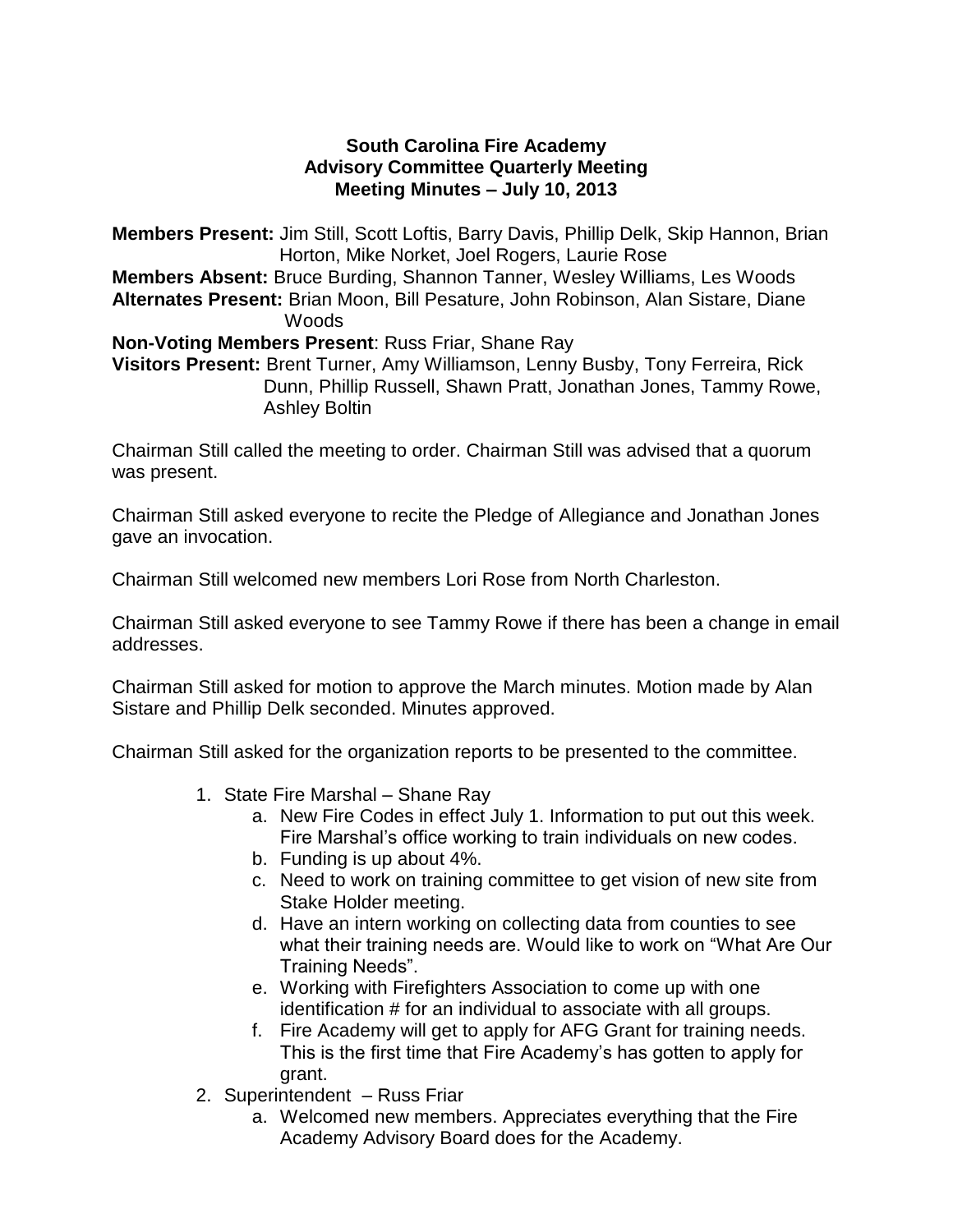- b. Annual report will be presented in October for FY13.
- c. Met our revenue in house goal of 1.6 million.
- d. Industrial revenue was down for FY13. Looking at revamping the Industrial Curriculum to see if that will help with revenue.
- e. Student and Course reports will be represented in October.
- f. 1,834 was training during the FF Association in Myrtle Beach and 345 trained during the Southeastern Fire Chiefs conference in North Charleston.
- g. Accreditation and Certification Supervisor position will be reposted. Encourage anyone you know to apply.
- h. During FY14 will focus on having limited number of adjunct instructors. Will push instructors to teach in their local fire departments.
- i. New database came online per goal date. Testing is in process for Chiefs to access their personnel's transcripts.

Regional Training – Phillip Russell

- j. Introduction was made of Brent Turner, Regional Coordinator of the Charleston office and Amy Williams, Administrative Asst for the Charleston office.
- k. Presented regional training report for May.
- l. Working on scheduling meetings for Everyone Goes Home. Meetings will be held at the Academy on a Friday and Saturday.
- m. ISO will be delivering classes on the Updated Standards. Working with them to establish meeting places and dates.
- n. Chairman Still asked if the Amount Supplemented for Training included travel. Phillip report yes.
- o. Chairman Still stated he had received complaints about out of town instructors coming in to teach rescue training and local instructors were not being utilized (ie: hi-angle training in region 5 (Charleston with region 1 (Greenville) instructors. Phillip stated he would look into. Phillip also stated instructors for rescue programs are limited new to instructors not taking IOW's to get the speciality codes.

Resident Training – Lenny Busby

- p. Went out training report from April June.
- q. Basic Arson class will be held in August.
- r. Graduation was held on June 27 with 24 graduation from Bluffton. Next recruit school will being on August 5 with 25 students.
- s. Next industrial class will be held August 9.

Instructional Design - Rick Dunn

- t. April June report was discussed to include Chief Officer update.
- u. Finished last slide from the Spartanburg burns and will submit for approval. Target date to go live is August 1.
- v. Chief Ray reported that FROG (Fire Rescue Organization Guidenance) course will be held in Charleston on July 26 – 28 at Embassy Suites and seating is limited to 30.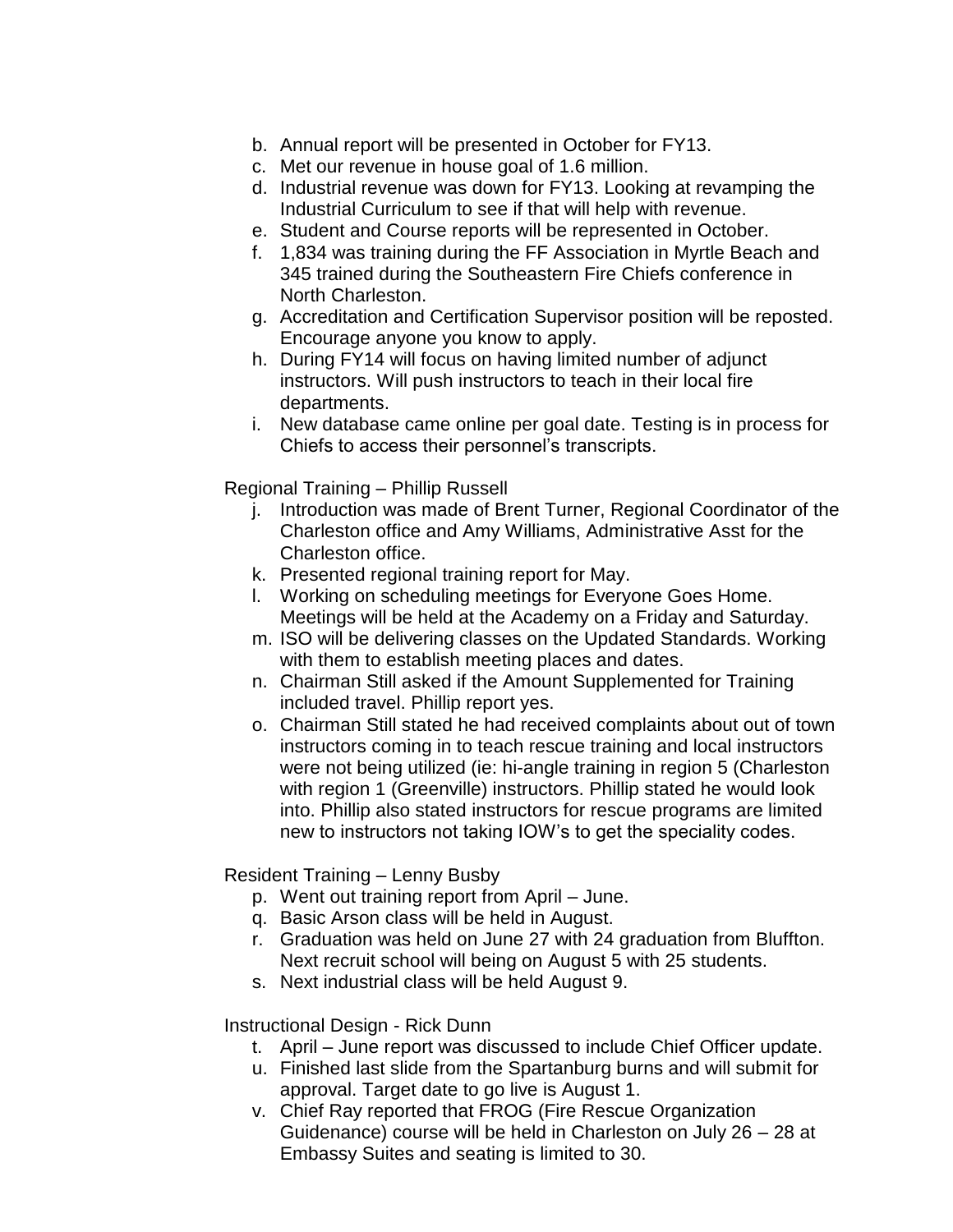- w. Encourage To Be Safe Program will be built into every new program.
- x. Essentials 6 update meeting will be at the academy on July 25.

## **Standing Committees:**

- **a.** Facilities Committee no representative
- **b.** Finance Already discussed.
- **c.** Instructional Design Already discussed. Send email to Rick or Russ if interested in being on committee.

# **Old Business**

Chairman Still asked Superintendent Friar if student ID had been added to course rosters. Superintendent Friar reported that we are looking into a way of getting new student id #'s out to all students. Still using the last 5 of the social security # and the last 3 initials of the last name.

Chairman Still asked about online curriculum. Rick Dunn stated Chris Growley is working on as his time allows.

Discussed draft of By-Law changes. Several changes were made and Skip Hannon made motion with Barry Davis seconded to approve By-Laws with corrections made.

Chairman Still asked about the appointment of Phillip Hill as Higher Education member. Chief Ray needs to have LLR's director to sign letter of approval.

#### **New Business**

Dianne Woods reported FALSE meeting at the Academy on September 7. Registration is \$75.

Chairman Still thanked FALSE and everyone who assisted with the conference.

Chief Sistare announced October conference in North Carolina.

Brian Horton announced the Arson Training being held at the Academy July 24 – 26.

# **Adjourn**

The next regular quarterly committee meeting is scheduled for November 13 at 10am.

With no other business the meeting was adjourned with motion made by Joel Rogers and seconded by Skip Hannon.